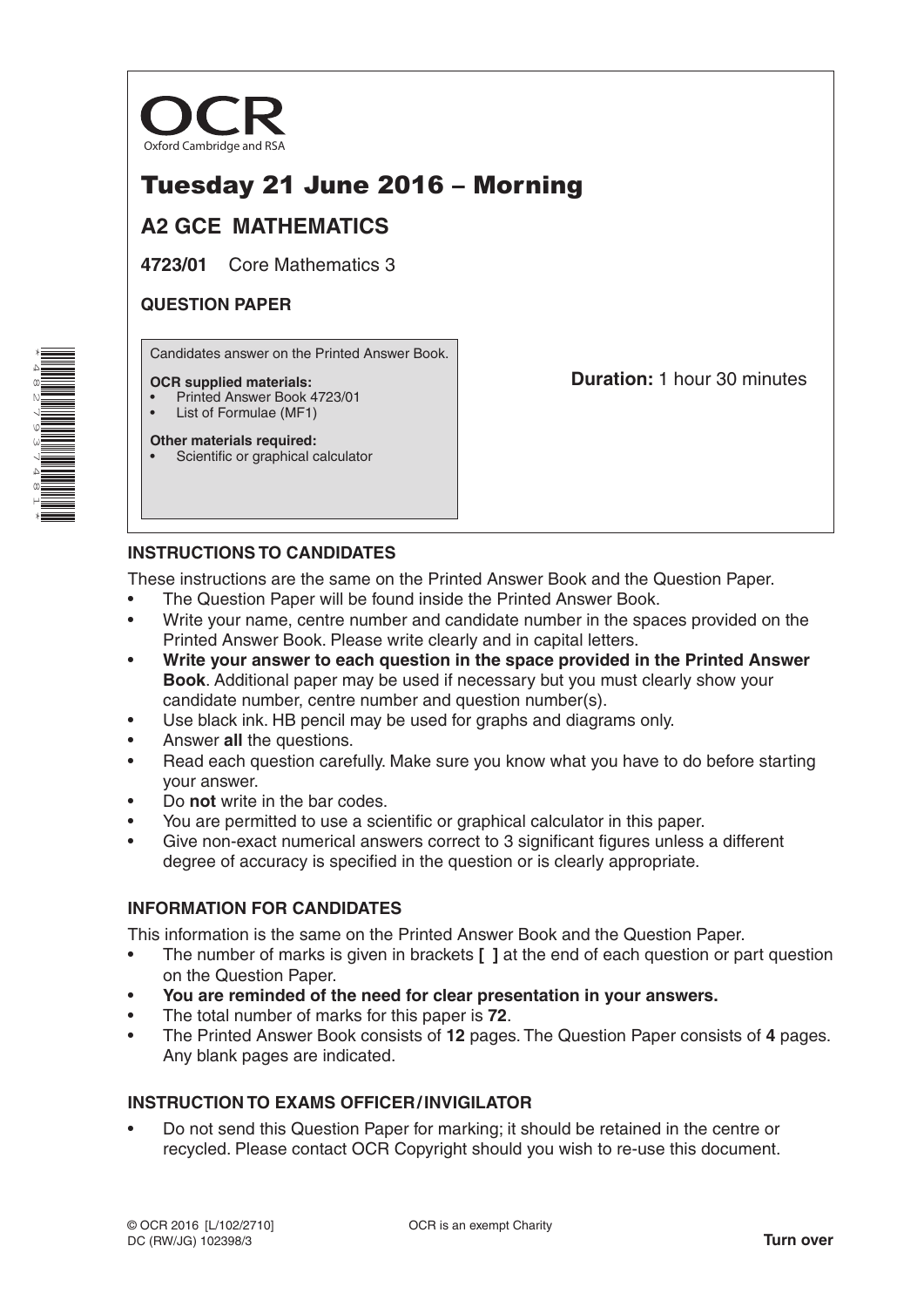#### Answer **all** the questions

**1**  Find the equation of the tangent to the curve

$$
y = 3x^2(x+2)^6
$$

at the point  $(-1, 3)$ , giving your answer in the form  $y = mx + c$ . **[5]** 

- **2**  Find
- **(i)**  $\int (2 \frac{1}{x})^2 dx$  $\left(2-\frac{1}{x}\right) dx$ , **(ii)**  $\int (4x+1)^{\frac{1}{3}} dx$ .
- **3**  The mass of a substance is decreasing exponentially. Its mass is *m* grams at time *t* years. The following table shows certain values of *t* and *m*.

|   |     |     | v | ر ے |
|---|-----|-----|---|-----|
| m | 200 | 160 |   |     |

- **(i)** Find the values missing from the table. **[2]**
- **(ii)** Determine the value of *t*, correct to the nearest integer, for which the mass is 50 grams.  $[4]$
- **4**  It is given that *A* and *B* are angles such that

 $\sec^2 A - \tan A = 13$  and  $\sin B \sec^2 B = 27 \cos B \csc^2 B$ .

Find the possible exact values of  $tan(A - B)$ . **[8] [8]** 

**5**



The diagram shows the curves  $y = e^{2x}$  and  $y = 8e^{-x}$ . The shaded region is bounded by the curves and the *y*-axis. Without using a calculator,

- **(i)** solve an appropriate equation to show that the curves intersect at a point for which  $x = \ln 2$ , [2]
- **(ii)** find the area of the shaded region, giving your answer in simplified form. **[5]**

**[5]**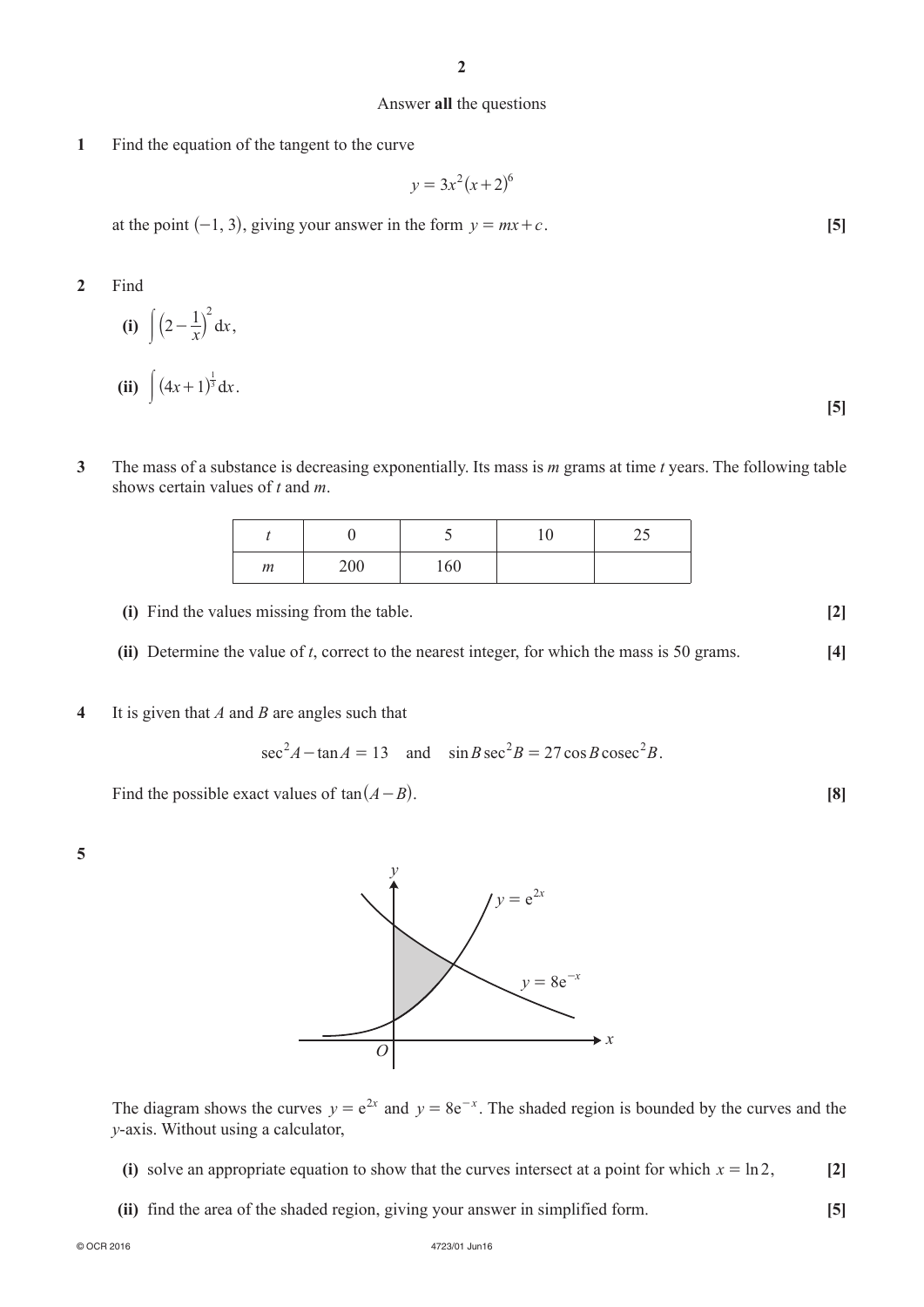**6** The curves  $C_1$  and  $C_2$  have equations

$$
y = \ln(4x - 7) + 18
$$
 and  $y = a(x^2 + b)^{\frac{1}{2}}$ 

respectively, where *a* and *b* are positive constants. The point *P* lies on both curves and has *x*-coordinate 2. It is given that the gradient of  $C_1$  at *P* is equal to the gradient of  $C_2$  at *P*. Find the values of *a* and *b*. [8]

1

- **7** (i) By sketching the curves  $y = x(2x+5)$  and  $y = cos^{-1}x$  (where *y* is in radians) in a single diagram, show that the equation  $x(2x+5) = \cos^{-1}x$  has exactly one real root. **[3]** 
	- **(ii)** Use the iterative formula

$$
x_{n+1} = \frac{\cos^{-1} x_n}{2x_n + 5}
$$
 with  $x_1 = 0.25$ 

to find the root correct to 3 significant figures. Show the result of each iteration correct to at least 4 significant figures. **[4]**

**(iii)** Two new curves are obtained by transforming each of the curves  $y = x(2x+5)$  and  $y = \cos^{-1} x$  by the pair of transformations:

reflection in the *x*-axis followed by reflection in the *y*-axis.

State an equation of each of the new curves and determine the coordinates of their point of intersection, giving each coordinate correct to 3 significant figures. **[4]**

**8**  The functions f and g are defined for all real values of *x* by

 $f(x) = |2x + a| + 3a$  and  $g(x) = 5x - 4a$ ,

where *a* is a positive constant.

- **(i)** State the range of f and the range of g. **[2]**
- **(ii)** State why f has no inverse, and find an expression for  $g^{-1}(x)$ . [3]
- (iii) Solve for *x* the equation gf $(x) = 31a$ . [5]
- **9** (i) Show that  $\sin 2\theta (\tan \theta + \cot \theta) \equiv 2$ . [4]
	- **(ii)**  Hence
- (a) find the exact value of  $\tan \frac{1}{12}\pi + \tan \frac{1}{8}\pi + \cot \frac{1}{12}\pi + \cot \frac{1}{8}\pi$ 8 1 12 1  $\pi + \tan \frac{1}{8}\pi + \cot \frac{1}{12}\pi + \cot \frac{1}{8}\pi$ , [3]
- **(b)** solve the equation  $\sin 4\theta (\tan \theta + \cot \theta) = 1$  for  $0 < \theta < \frac{1}{2}\pi$ , [3]
- **(c)** express  $(1 \cos 2\theta)^2 (\tan \frac{1}{2}\theta + \cot \theta)$ 1 2  $(1 - \cos 2\theta)^2 \left(\tan \frac{1}{2}\theta + \cot \frac{1}{2}\theta\right)^3$  in terms of  $\sin \theta$ . [2]

### **END OF QUESTION PAPER**

#### © OCR 2016 4723/01 Jun16